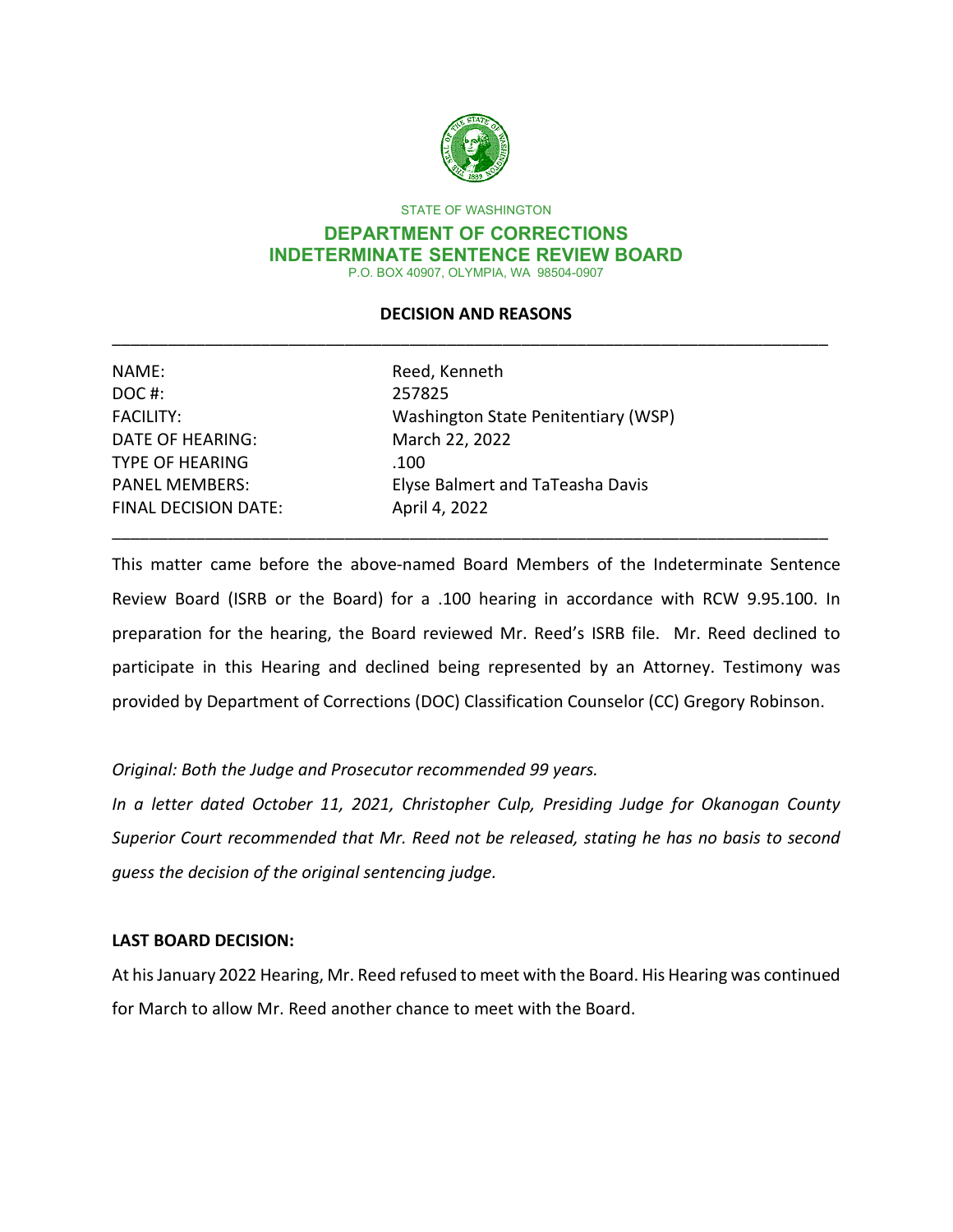At Mr. Reed's last .100 Hearing, on March 21, 2017. The Board found him not parolable and added 90 months to his minimum term. The Board recommended that Mr. Reed continue to participate in his mental health treatment and continue to manage his behavior.

#### **CURRENT BOARD DECISION:**

Based on the requirements of RCW 9.95.009(3) and RCW 9.95.100 and the totality of evidence and information considered by the Board, the Board finds that Mr. Reed is not parolable and adds 60 months to his minimum term.

#### **NEXT ACTION:**

**Schedule a .100 Hearing 120-days prior to PERD. A psychological evaluation should be completed prior to the next Hearing. The Board is willing to see Mr. Reed earlier if he agrees to participate in the psychological evaluation and attend his Hearing with the Board.**

#### **REASONS FOR DECISION:**

This was a deferred decision following a full Board discussion, using a structured decision-making framework that takes into consideration; the statistical estimate of risk, criminal history, parole/release history, ability to control behavior, responsivity to programming, demonstrated offender change, release planning, discordant information, and other case specific factors. Based on the requirements of RCW 9.95.100, the Board finds Mr. Reed not parolable for the following reasons:

- **It is unlikely at this time that conditions of release would sufficiently reduce the risk of re-offense therefore he is found to not be fully rehabilitated and a fit subject for release.**
- **He chose, once again not to appear at his Board hearing leaving the Board with no opportunity to evaluate whether he is ready for release and/or risk to the community. Therefore, the Board has determined he is not fully rehabilitated and a fit subject for release.**
- **Per Dr. Robtoy's 2021 psychological evaluation,** 
	- o **Mr. Reed has very minimal community support, and no desire to be found**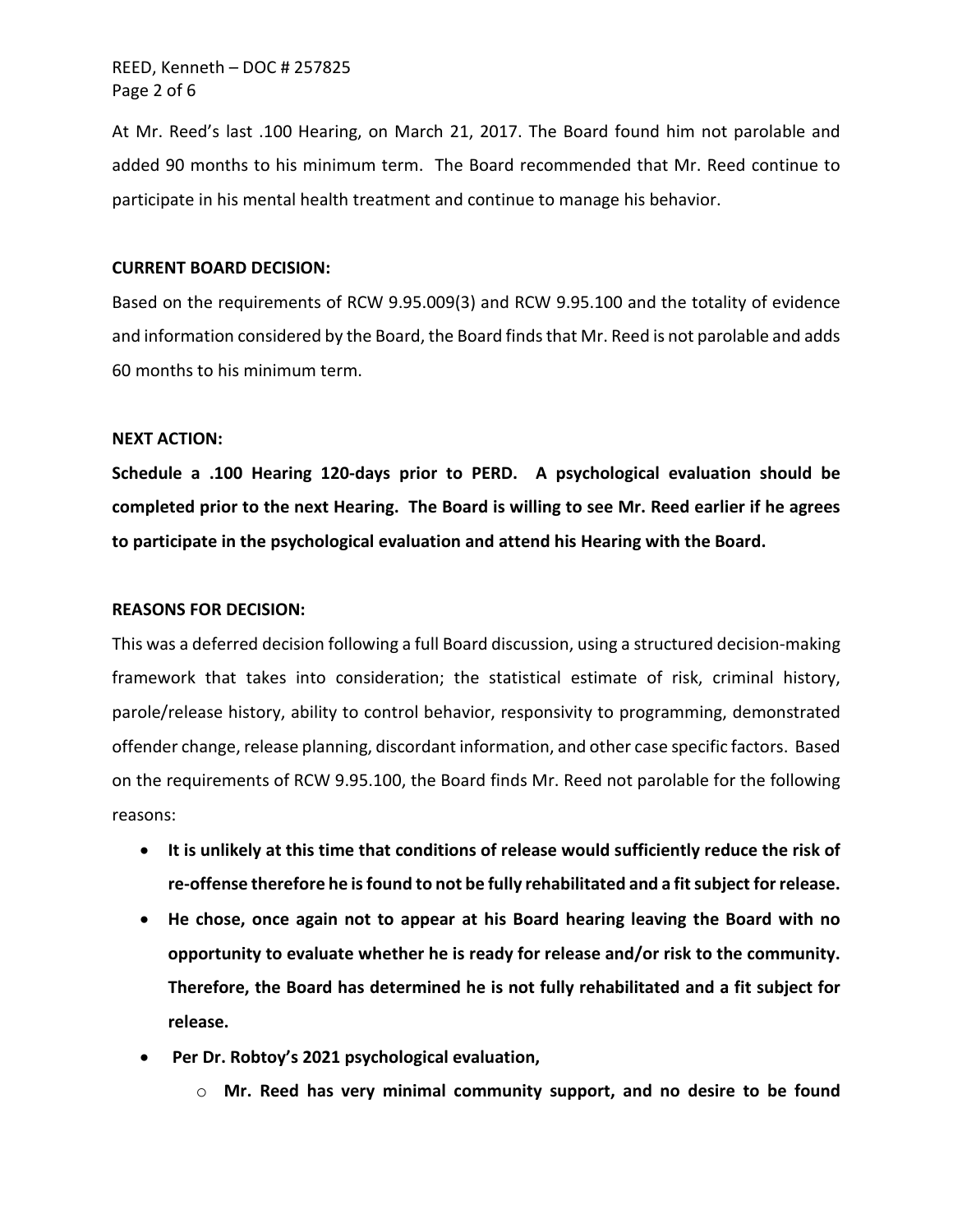**releasable. Should the Board find him releasable, he is approved for the ORCS program, which would aid in terms of locating appropriate housing options and other treatment/services he will need. He would likely require placement in a nursing home equipped to manage his medical needs as well as his psychiatric needs. It is difficult to determine from the limited interview how well Mr. Reed might cope with the stress associated with a change in his environment. There is a possibility that he may experience an increase in paranoia or other symptoms, which historically has resulted in Mr. Reed engaging in violence. However, at this point in his life he is probably unable to commit serious bodily injury.**

o **The risk assessment tools used in this evaluation estimate that Mr. Reed is low moderate risk in terms of violent recidivism. He does not have many personality characteristics commonly associated with Antisocial Personality Disorder. Instead, his violent behavior appears driven by paranoia related to his mental illness, where he believes he is acting preemptively to protect himself. Mr. Reed's risk rating would probably increase if he were to become noncompliant with mental health treatment.**

#### **RECOMMENDATIONS:**

**Mr. Reed should continue to follow his mental health plan and attend his next Hearing.** 

#### **JURISDICTION:**

Kenneth Reed is under the jurisdiction of the Board on a November 9, 1977, conviction in Okanogan County Cause #06355 for Assault in the First Degree. The time start is November 9, 1977. The minimum term was set at 20 years from a Sentencing Reform Act (SRA) range of 77 to 102 months. The statutory maximum term is Life. Mr. Reed has served approximately 532 months in prison and 53 days of jail time to date.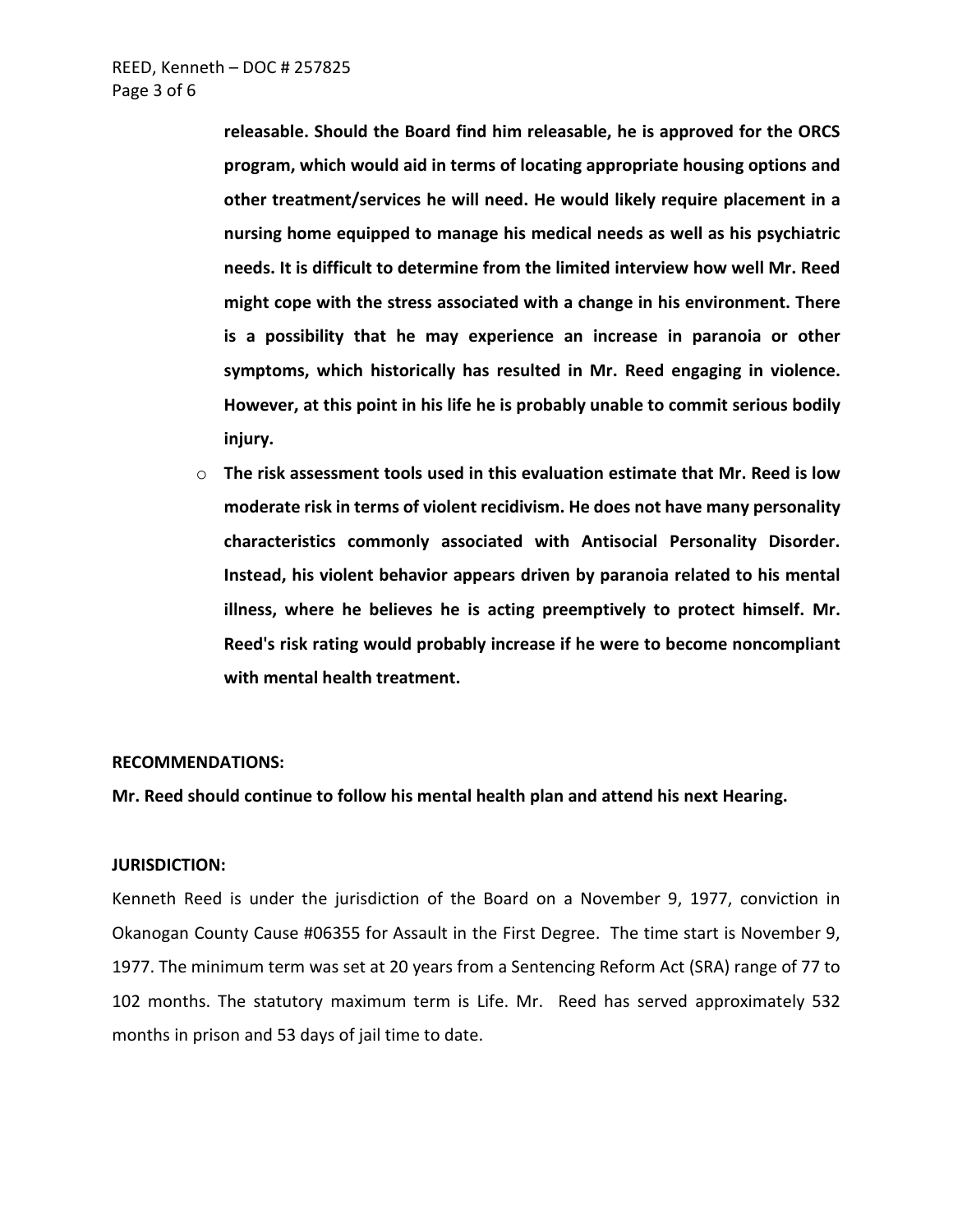#### **Current Offense:**

While in the Okanogan County jail, awaiting trial on Murder and Robbery charges, Mr. Reed and another cellmate, discussed the possibility of escape through an opening made possible by removal of a portion of the jail cell bar. Later that same evening, he assaulted the other inmate with the cell bar. During the assault, other cellmates overheard Mr. Reed state that he had killed an old man and taken his money and car and words to the effect, "I'm going to do away with you just like I've done Tim Joy." Mr. Reed nearly killed his cellmate during this assault. He is currently under the Board's jurisdiction for the First-Degree Assault.

## **PRIOR CRIMINAL CONDUCT:**

In April 1977, the victim, needed a laborer on his farm located near the Colville Indian Reservation. The victim visited a local employment agency and was introduced to the defendant, Mr. Reed, who agreed to accept the offer of employment. He transferred his personal effects to victim's car, and the two men returned to the farm, where Mr. Reed took up residence. On April 20, 1977, the victim was found dead on the kitchen floor of his home. His body exhibited numerous stab wounds, two of which were fatal. There was also evidence he had been assaulted with a blunt instrument. Although several persons had previously noted Mr. Reed's presence at the farm, he could not be located upon discovery of the body. The police also noted the victim's car was missing and that Mr. Reed had apparently departed without pay. The car was subsequently found abandoned in the Seattle area. Mr. Reed was later arrested in Oregon and returned to the Okanogan County jail. Mr. Reed has stated that he killed his employer because the spirit told him that his employer had killed three teenage girls" and as such Mr. Reed felt compelled to exact vengeance or to simply remove the man from potential threat to others. Mr. Reed was acquitted of Murder 1° and Robbery 1° charge of his employer, due to insanity.

Mr. Reed's Criminal History began in May of 1964, when he received a vehicle code arrest for which he was fined. His next arrest was in August of 1964 for being AWOL from the Army. In May of 1965 he was arrested for 17 different traffic tickets. In February of 1966, he received a traffic violation for driving with a suspended license and was fined. Mr. Reed was in a "Road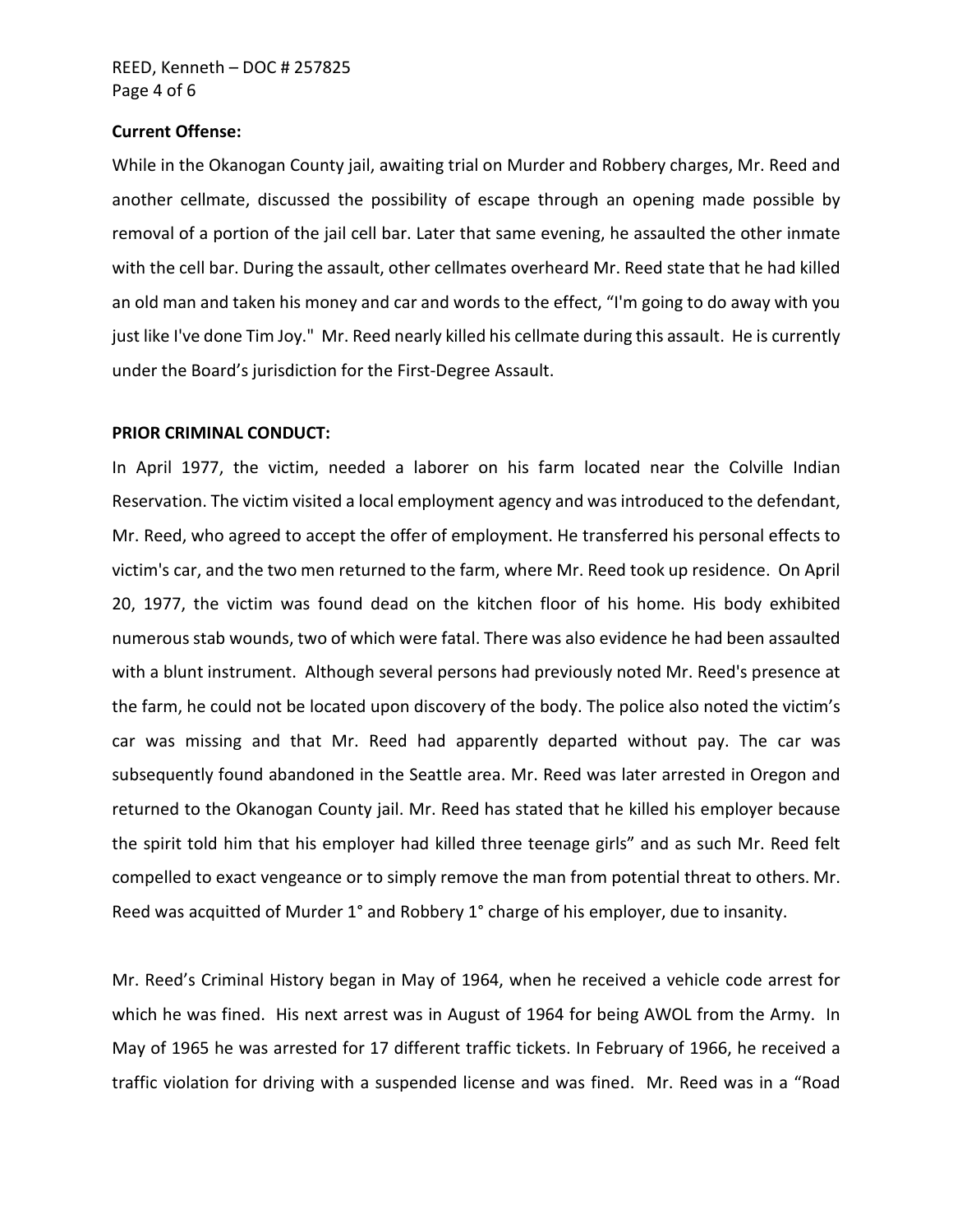Camp" in Modesto, California for drunk driving when he felt he was having a recurrence of a LSD flashback. Mr. Reed left the camp and entered the residence of an older couple. He demanded an automobile and a gun.

Apparently after much erratic behavior and incoherent demands, Mr. Reed attempted to attack the elderly gentleman with a hammer. The victim received assistance from a neighbor. While trying to get Mr. Reed back to the camp, he threatened an assault on the arresting police officer. Mr. Reed continued to advance on that officer with a knife, prompting the policeman to discharge his shotgun into Mr. Reed's abdomen. Mr. Reed spent five years in the California penal system in disposition for those offenses, (and he apparently was actively hallucinating during that period).

## **PROGRESS/BEHAVIOR:**

CC Robinson testified that he asked Mr. Reed if he was going to attend his Hearing and if he wanted to have an attorney represent him. Mr. Reed indicated he did not and that he just wants to stay at WSP. CC Robinson provided a summary of Mr. Reed's programming (vocation/education and offender change) since his last Hearing. He has not completed any programming and is not currently employed. Mr. Reed has not incurred any Serious Infractions since his last Hearing and his last one was in 2013. Mr. Reed is on the inpatient unit for medical reasons and spends his days watching television. CC Robinson reports that 90% of Mr. Reed's days are spent sleeping.

EB:nt April 4, 2022

cc: WSP File